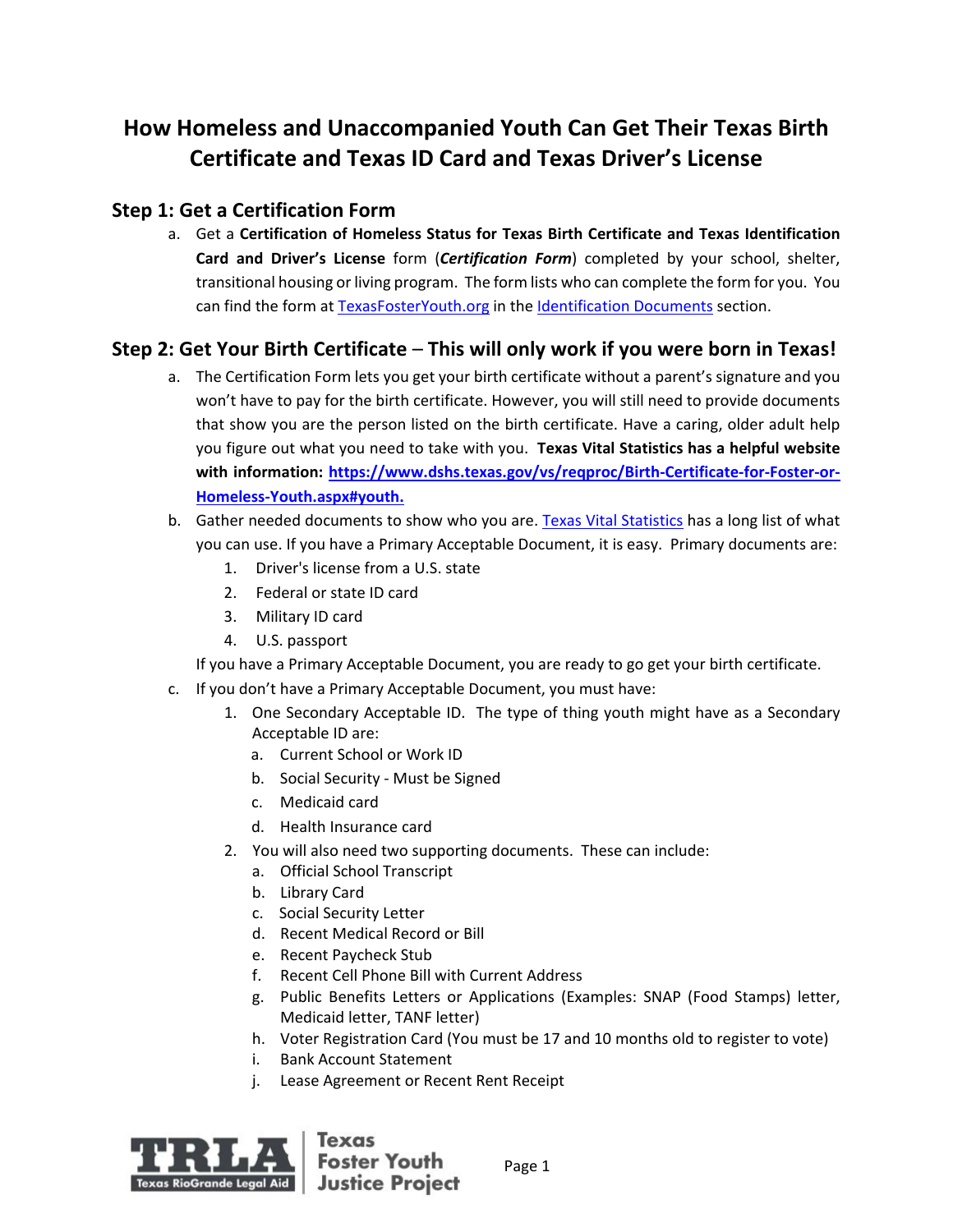- k. Religious Record with Signature of Religious Official (Example: certificate of baptism)
- d. Find out where you can go to get your birth certificate. You can find a list of places at [dshs.texas.gov/vs/local.aspx.](https://www.dshs.texas.gov/vs/local.aspx) Some counties, cities and districts in Texas can issue your birth certificate no matter where you were born in Texas. If you were not born in the place where you live, be sure to select the **Local Birth Certificate Issuers**so you can find a place near where you live that will have your birth certificate.
- e. Take your documents and the Certification Form to your local birth certificate issuer office. Having a caring, older adult go with you is also a good idea. You don't need parental consent, but they can help you talk to the people at the office and assist if there are any problems.
- f. Give the office your documents and the Certification Form. **Because you have the Certification Form, you should not be charged a fee for the birth certificate and don't need a parent to sign to apply for it.**
- g. If there are problems, show them the information on the Certification Form about the laws that allow you to get your birth certificate. Ask to speak to a Supervisor. Tell them to check the Texas Vital Statistics [website about Birth Certificates for Foster or Homeless Youth.](https://www.dshs.state.tx.us/vs/reqproc/Birth-Certificate-for-Foster-or-Homeless-Youth.aspx#youth) If there are still problems, ask them to call the State Vital Statistics office. **If you are still denied, ask them to write down why you were denied and write down the name of the person you talked to and the date.**
- h. If you think you are wrongly denied your birth certificate, you can contact the Texas Foster Youth Justice Project at 877-313-3688 or [info@texasfosteryouth.org](mailto:info@texasfosteryouth.org) for guidance and possible legal assistance from a lawyer.

## **Step 3: Get Your Texas ID**

- a. Gather the documents you need. When you are a homeless/unaccompanied youth and have a Certification Form, you need the following to get your Texas ID.
	- 1. Certification Form
	- 2. Certified birth certificate **(not a photocopy!)** from Texas or another U.S. state. DPS considers this a **secondary identity document**.
	- 3. Social Security card, IRS W-2 form or 1099 form (tax forms that your employer gives you in January), or paycheck stub with your name and your Social Security number on it to prove your Social Security number.
	- 4. At least two **supporting identity documents** to show your identity, but three is better in case DPS rejects one of the documents. You must have originals, **not**  photocopies. DPS has a long list of documents you can use listed [here.](https://www.dps.texas.gov/DriverLicense/identificationrequirements.htm) Some of the ones you are most likely to have are:
		- a. Social Security Card (If you have this, it works as both a document to prove your Social Security number and support your identity)
		- b. School ID
		- c. School report card or transcript
		- d. Immunization records
		- e. Medicaid Card



Page 2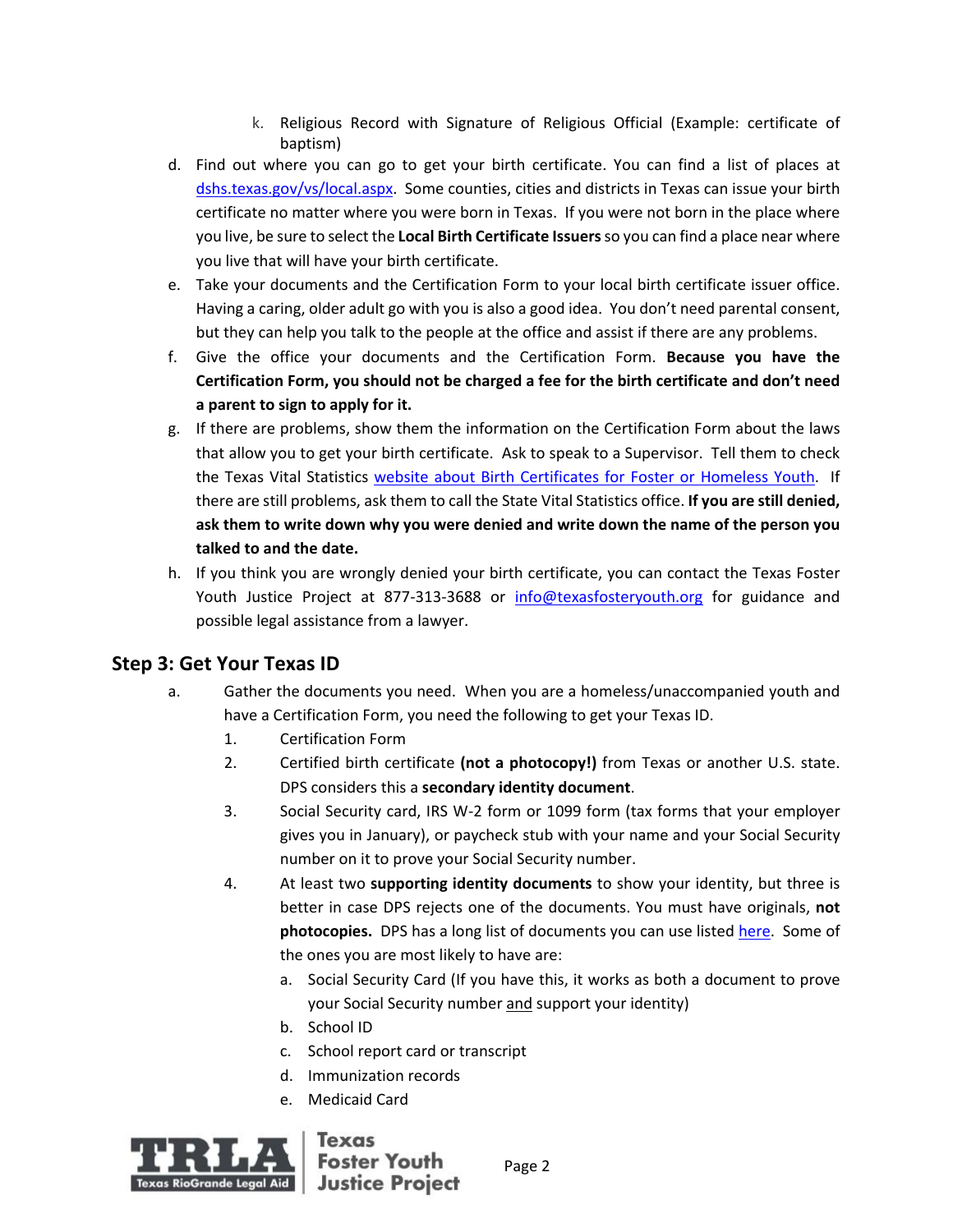- f. Hospital issued birth record
- g. IRS W-2 form or 1099 form (tax forms that your employer gives you in January) (If you have this than it works as both a document to prove your Social Security number and support your identity.)
- h. Voter registration card (You can register to vote at age 17 and 10 months.)
- i. Selective Service card (Males 18 or older who have completed registration)
- 5. You will not need to bring documents to show your Texas Residency because you have the Certification Form.
- 6. You also don't need your parent to sign the form for you to get the ID card because you have the certification form.
- b. Ask the caring adult who is helping you if you may use their address for your ID. This is where the ID card will be mailed. Possible addresses are your school, the shelter, or the home of a caring adult who agrees you can use their address for mail. If you are using someone else's address be sure to list "c/o" followed by the person's name in the first line of the mailing address on the application. For example: If your name is Jane Doe and you are staying with your friend and her mother, Maria Garcia, when you put the address where the ID should be sent, it should look like this:

#### **Jane Doe**

#### **c/o Maria Garcia**

1234 Privet Drive

Austin, TX 78705.

- c. If you have a Certification Form, you do not have to pay the fee for the ID.
- d. Find a DPS office at [dps.texas.gov/DriverLicense/](https://www.dps.texas.gov/DriverLicense/)
- e. Go to the DPS office with a caring older adult; you will need them with you to help explain that you are a homeless youth and that there are laws that make it simpler for you to get your ID card. Print out and take with you or have ready on your phone a copy of the DPS Homeless Child or Youth Identification Card Fact Sheet. You can find it under [Identification](http://texasfosteryouth.org/legal-resources/legal-resources-for-youth/legal-documents/)  [Documents](http://texasfosteryouth.org/legal-resources/legal-resources-for-youth/legal-documents/) on [TexasFosterYouth.org.](http://texasfosteryouth.org/)
- f. If there are problems, show them the information about the laws on the Certification Form under *Texas Identification Cards and Driver's Licenses* and the DPS Homeless Child or Youth Identification Card Fact Sheet If there are still problems, ask to speak to a supervisor. **If you are still denied, ask them to write down why you were denied and write down the name of the person you talked to and the date.**
- g. If you think you were wrongly denied your Texas ID card, you can contact the Texas Foster Youth Justice Project at 1-877-313-3688 or [info@texasfosteryouth.org](mailto:info@texasfosteryouth.org) for guidance and possible legal assistance from a lawyer.

## **Step 4: Get Your Texas License/Learner's Permit**

- a. If you have a Certification Form, you will need the same identity documents you needed to get your Texas ID including the following:
	- 1. Certification Form
	- 2. Certified birth certificate **(not a photocopy!)** from Texas or another U.S. state.



**Foster Youth** Page 3 **Justice Project**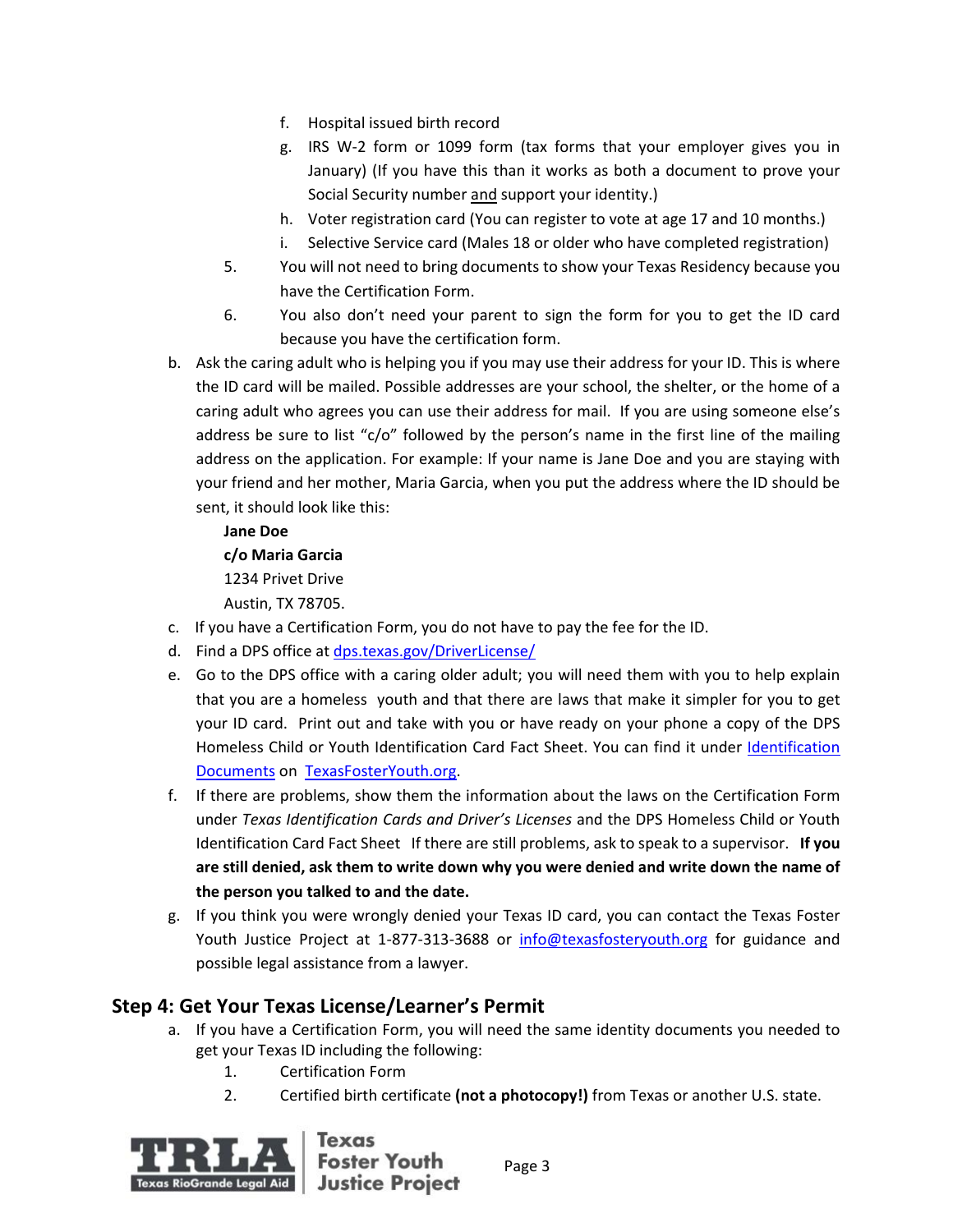- 3. Social Security card, IRS W-2 form or 1099 form (tax forms that your employer gives you in January), or paycheck stub with your name and your Social Security number on it to prove your Social Security number.
- 4. At least two supporting identity documents to show your identity, but three is better in case DPS rejects one of the documents. You must have originals, **not photocopies.** DPS has a long list of documents you can use listed [here.](https://www.dps.texas.gov/DriverLicense/identificationrequirements.htm) Some of the ones you are most likely to have are:
	- a. Social Security Card (If you have this, then it works as both a document to prove your Social Security number and support your identity)
	- b. School ID
	- c. School report card or transcript
	- d. Immunization records
	- e. Medicaid Card
	- f. Hospital issued birth record
	- g. IRS W-2 form or 1099 form (tax forms that your employer gives you in January) (If you have this than it works as both a document to prove your Social Security number and support your identity.)
	- h. Voter registration card (You can register to vote at age 17 and 10 months.)
	- i. Selective Service card (Males 18 or older who have completed registration)
- 5. You will not need to bring documents to show your Texas Residency because you have the Certification Form.
- b. If you are under 18, you will need an adult to go with you and sign for you to obtain the license. This adult does not need to be your parent. Until you are 18, this adult will also have the authority to notify DPS to take away your license.
- c. Ask the caring adult who is helping you if you may use their address for your license This is where the license will be mailed. Possible addresses are your school, the shelter, or the home of a caring adult who agrees you can use their address for mail. If you are using someone else's address, be sure to list "c/o" followed by the person's name in the first line of the mailing address on the application. For example: If your name is Jane Doe and you are staying with your friend and her mother, Maria Garcia, when you put the address where the license should be sent, it should look like this:

#### **Jane Doe**

#### **c/o Maria Garcia**

1234 Privet Drive

Austin, TX 78705.

- d. Print out and take with you or have ready on your phone a copy of the DPS Homeless Child or Youth Driver's License Fact Sheet. You can find it under [Identification Documents](http://texasfosteryouth.org/legal-resources/legal-resources-for-youth/legal-documents/) on [TexasFosterYouth.org.](http://texasfosteryouth.org/)
- e. If you have the Certification Form, you do not have to pay the fee for the license.
- f. There are many other requirements for a driver's license. Visit [dps.texas.gov/DriverLicense/ApplyforLicense.htm](https://www.dps.texas.gov/DriverLicense/ApplyforLicense.htm) for more information. If you are under 18,